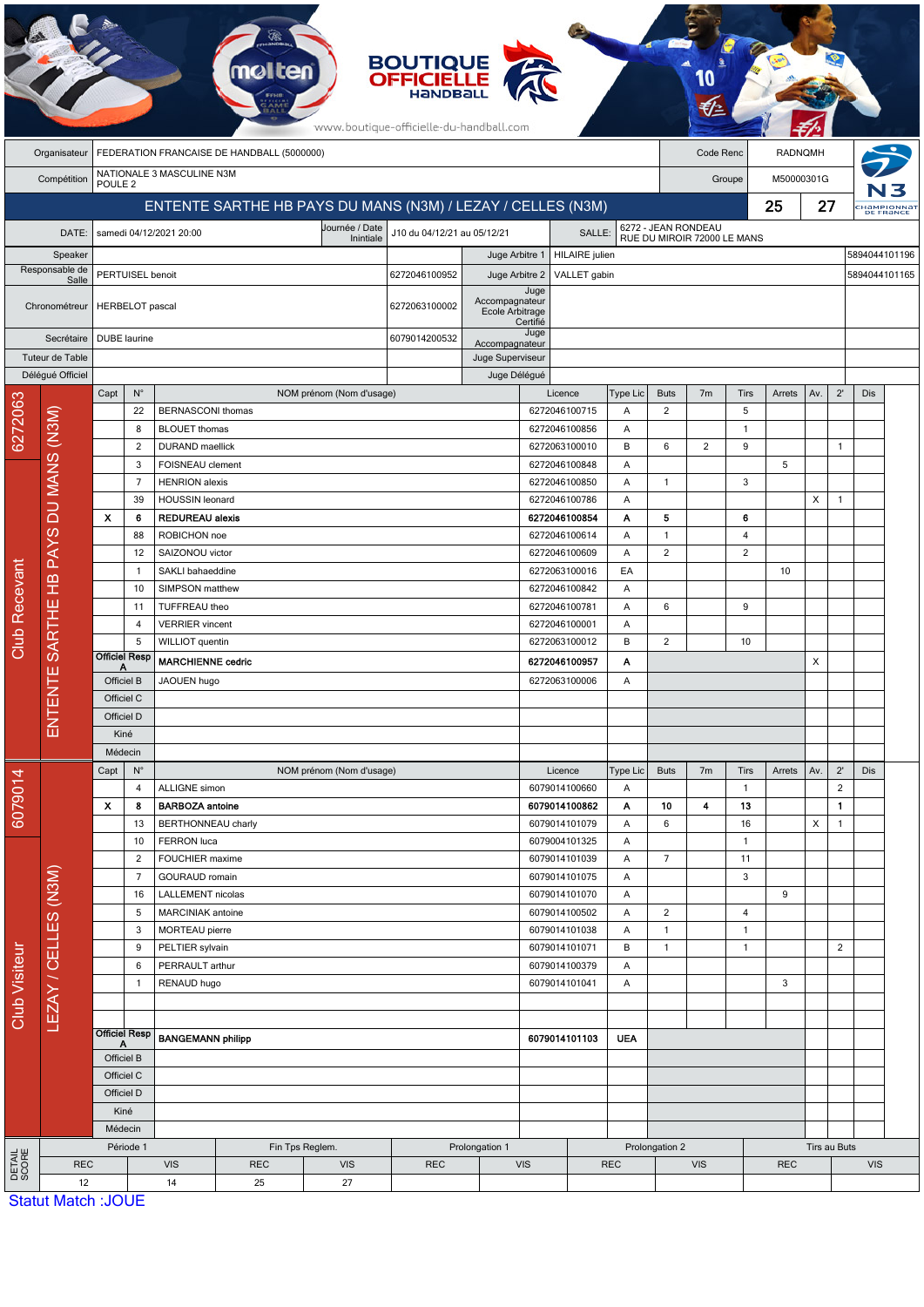|                                                                |                        |       | Organisateur   FEDERATION FRANCAISE DE HANDBALL (5000000)              |                |                        |      |                                                                            | Code Renc |                      | <b>RADNQMH</b> |  |
|----------------------------------------------------------------|------------------------|-------|------------------------------------------------------------------------|----------------|------------------------|------|----------------------------------------------------------------------------|-----------|----------------------|----------------|--|
| NATIONALE 3 MASCULINE N3M<br>Compétition<br>POULE <sub>2</sub> |                        |       |                                                                        |                |                        |      |                                                                            |           | M50000301G<br>Groupe |                |  |
| ENTENTE SARTHE HB PAYS DU MANS (N3M) / LEZAY / CELLES (N3M)    |                        |       |                                                                        |                |                        |      |                                                                            |           | 25                   | 27             |  |
| Déroulé du Match                                               |                        |       |                                                                        |                |                        |      |                                                                            |           |                      |                |  |
|                                                                |                        |       |                                                                        |                |                        |      |                                                                            |           |                      |                |  |
|                                                                |                        |       | <b>PERIODE 1</b>                                                       |                |                        |      | <b>PERIODE 2</b>                                                           |           |                      |                |  |
| Temps                                                          | Score                  |       | Action                                                                 | Temps          | Score                  |      |                                                                            | Action    |                      |                |  |
| 00:32                                                          | $01 - 00$              |       | But JR N°22 BERNASCONI thomas                                          | 30:32          | $12 - 14$              | lır. | Tir JV N°8 BARBOZA antoine                                                 |           |                      |                |  |
| 00:56<br>02:44                                                 | $01 - 01$<br>$01 - 01$ |       | But JV N°8 BARBOZA antoine<br>Tir JR N°5 WILLIOT quentin               | 31:16<br>32:18 | $13 - 14$<br>$13 - 14$ | Пr   | But JR N°2 DURAND maellick<br>Tir JV N°5 MARCINIAK antoine                 |           |                      |                |  |
| 02:47                                                          | $01 - 01$              |       | Arrêt JV N°16 LALLEMENT nicolas                                        | 32:20          | $13 - 14$              |      | Arrêt JR N°1 SAKLI bahaeddine                                              |           |                      |                |  |
| 03:24                                                          | $02 - 01$              |       | <b>But JR N°6 REDUREAU alexis</b>                                      | 32:38          | $13 - 14$              |      | Tir JV N°13 BERTHONNEAU charly                                             |           |                      |                |  |
| 03:50                                                          | $02 - 01$<br>$02 - 01$ |       | Tir JV N°13 BERTHONNEAU charly                                         | 32:41<br>32:49 | $13 - 14$<br>$13 - 14$ |      | Arrêt JR N°1 SAKLI bahaeddine<br>Tir JV N°13 BERTHONNEAU charly            |           |                      |                |  |
| 04:08<br>05:28                                                 | $02 - 02$              |       | Arrêt JR N°3 FOISNEAU clement<br>But JV N°2 FOUCHIER maxime            | 33:27          | $13 - 14$              |      | Tir JR N°7 HENRION alexis                                                  |           |                      |                |  |
| 06:20                                                          | $02 - 03$              |       | But JV N°5 MARCINIAK antoine                                           | 33:29          | $13 - 14$              |      | Arrêt JV N°1 RENAUD hugo                                                   |           |                      |                |  |
| 07:19                                                          | $03 - 03$              |       | <b>But JR N°6 REDUREAU alexis</b>                                      | 33:46          | $14 - 14$              | 54   | But 7m JR N°2 DURAND maellick                                              |           |                      |                |  |
| 07:22<br>08:11                                                 | $03 - 03$<br>$03 - 04$ | 54    | <b>Temps Mort d'Equipe Visiteur</b><br>But 7m JV N°8 BARBOZA antoine   | 34:27<br>34:30 | $14 - 14$<br>$14 - 14$ |      | Tir JV N°2 FOUCHIER maxime<br>Arrêt JR N°1 SAKLI bahaeddine                |           |                      |                |  |
| 08:42                                                          | $04 - 04$              |       | But JR N°12 SAIZONOU victor                                            | 34:59          | $15 - 14$              |      | But JR N°11 TUFFREAU theo                                                  |           |                      |                |  |
| 09:34                                                          | $04 - 04$              |       | Tir JV N°13 BERTHONNEAU charly                                         | 35:00          | $15 - 14$              |      | Temps Mort d'Equipe Visiteur                                               |           |                      |                |  |
| 09:55<br>10:26                                                 | $05 - 04$<br>$05 - 05$ |       | <b>But JR N°2 DURAND maellick</b><br>But JV N°8 BARBOZA antoine        | 35:29<br>36:07 | $16 - 14$<br>$16 - 14$ |      | <b>But JR N°2 DURAND maellick</b><br>Tir JV N°7 GOURAUD romain             |           |                      |                |  |
| 11:05                                                          | $05 - 05$              | 2.    | 2MN JV N°4 ALLIGNE simon                                               | 36:09          | $16 - 14$              |      | Arrêt JR N°1 SAKLI bahaeddine                                              |           |                      |                |  |
| 11:12                                                          | $06 - 05$              | 54    | But 7m JR N°2 DURAND maellick                                          | 36:12          | $16 - 14$              |      | Tir JR N°2 DURAND maellick                                                 |           |                      |                |  |
| 11:42                                                          | $06 - 05$              |       | Tir JV N°13 BERTHONNEAU charly                                         | 36:46          | $16 - 15$              |      | But JV N°13 BERTHONNEAU charly                                             |           |                      |                |  |
| 11:47<br>12:11                                                 | $06 - 06$<br>$06 - 06$ | м     | But 7m JV N°8 BARBOZA antoine<br>Tir JR N°22 BERNASCONI thomas         | 38:26<br>39:00 | $17 - 15$<br>$17 - 15$ |      | But JR N°11 TUFFREAU theo<br>Tir JV N°4 ALLIGNE simon                      |           |                      |                |  |
| 12:40                                                          | $06 - 06$              |       | Tir JV N°13 BERTHONNEAU charly                                         | 39:09          | $17 - 16$              | 54   | But 7m JV N°8 BARBOZA antoine                                              |           |                      |                |  |
| 12:42                                                          | $06 - 06$              |       | Arrêt JR N°3 FOISNEAU clement                                          | 40:03          | $17 - 16$              |      | Tir JR N°5 WILLIOT quentin                                                 |           |                      |                |  |
| 13:28<br>13:46                                                 | $06 - 06$<br>$06 - 07$ | 57.0  | Avertissement JR N°39 HOUSSIN leonard<br>But 7m JV N°8 BARBOZA antoine | 40:05<br>40:52 | $17 - 16$<br>$17 - 17$ |      | Arrêt JV N°16 LALLEMENT nicolas<br>But JV N°13 BERTHONNEAU charly          |           |                      |                |  |
| 15:15                                                          | $06 - 08$              |       | But JV N°13 BERTHONNEAU charly                                         | 41:55          | $17 - 17$              |      | Tir JR N°5 WILLIOT quentin                                                 |           |                      |                |  |
| 15:55                                                          | $07 - 08$              |       | <b>But JR N°6 REDUREAU alexis</b>                                      | 41:57          | $17 - 17$              |      | Arrêt JV N°16 LALLEMENT nicolas                                            |           |                      |                |  |
| 16:21                                                          | $07 - 08$              |       | Tir JV N°13 BERTHONNEAU charly                                         | 43:15          | $18 - 17$              |      | But JR N°12 SAIZONOU victor                                                |           |                      |                |  |
| 16:29<br>17:19                                                 | $08 - 08$<br>$09 - 08$ |       | <b>But JR N°6 REDUREAU alexis</b><br>But JR N°2 DURAND maellick        | 43:43<br>44:11 | $18 - 17$<br>$19 - 17$ | 21   | 2MN JR N°2 DURAND maellick<br>But JR N°11 TUFFREAU theo                    |           |                      |                |  |
| 17:50                                                          | $09 - 08$              | -111  | Tir JV N°8 BARBOZA antoine                                             | 44:37          | $19 - 18$              |      | But JV N°13 BERTHONNEAU charly                                             |           |                      |                |  |
| 18:29                                                          | $09 - 08$              |       | Tir JR N°7 HENRION alexis                                              | 45:11          | $20 - 18$              |      | But JR N°11 TUFFREAU theo                                                  |           |                      |                |  |
| 18:49<br>19:02                                                 | $09 - 08$<br>$09 - 09$ | 2     | 2MN JR N°39 HOUSSIN leonard<br><b>But JV N°2 FOUCHIER maxime</b>       | 45:11<br>45:21 | $20 - 18$<br>$20 - 18$ | 21   | Avertissement JV N°13 BERTHONNEAU charly<br>2MN JV N°13 BERTHONNEAU charly |           |                      |                |  |
| 19:41                                                          | $09 - 09$              | -l ir | Tir JR N°5 WILLIOT quentin                                             | 45:27          | $20 - 19$              |      | But JV N°5 MARCINIAK antoine                                               |           |                      |                |  |
| 19:51                                                          | $09 - 09$              |       | $\boxed{\text{Tr}}$ Tir JR N°5 WILLIOT quentin                         | 46:03          | $20 - 19$              |      | 2' 2MN JV N°9 PELTIER sylvain                                              |           |                      |                |  |
| 19:53                                                          | $09 - 09$              | AR    | Arrêt JV N°1 RENAUD hugo                                               | 46:12          | $20 - 19$              |      | Tir JR N°2 DURAND maellick                                                 |           |                      |                |  |
| 20:19<br>20:24                                                 | $09 - 09$<br>$09 - 09$ | w     | Tir JR N°22 BERNASCONI thomas<br>Temps Mort d'Equipe Recevant          | 46:44<br>46:52 | $20 - 20$<br>$20 - 20$ | 21   | But JV N°2 FOUCHIER maxime<br>2MN JV N°8 BARBOZA antoine                   |           |                      |                |  |
| 20:36                                                          | $10 - 09$              |       | But JR N°5 WILLIOT quentin                                             | 47:00          | $21 - 20$              |      | But JR N°11 TUFFREAU theo                                                  |           |                      |                |  |
| 21:20                                                          | $10 - 10$              |       | But JV N°3 MORTEAU pierre                                              | 48:38          | $21 - 21$              |      | But JV N°2 FOUCHIER maxime                                                 |           |                      |                |  |
| 22:34<br>22:42                                                 | $10 - 10$<br>$10 - 10$ |       | Tir JR N°11 TUFFREAU theo<br>Tir JV N°7 GOURAUD romain                 | 48:59<br>49:04 | $21 - 21$<br>$21 - 21$ |      | Tir JR N°2 DURAND maellick<br><b>Avertissement OR MARCHIENNE cedric</b>    |           |                      |                |  |
| 22:45                                                          | $10 - 10$              |       | Arrêt JR N°3 FOISNEAU clement                                          | 49:21          | $21 - 21$              |      | Tir JV N°13 BERTHONNEAU charly                                             |           |                      |                |  |
| 23:32                                                          | $10 - 10$              |       | Tir JR N°88 ROBICHON noe                                               | 49:25          | $21 - 21$              |      | Arrêt JR N°1 SAKLI bahaeddine                                              |           |                      |                |  |
| 24:04                                                          | $10 - 11$              |       | But JV N°13 BERTHONNEAU charly                                         | 49:42          | $21 - 21$              | Tю   | Tir JR N°11 TUFFREAU theo                                                  |           |                      |                |  |
| 24:40<br>24:42                                                 | $10 - 11$<br>$10 - 11$ | AR    | Tir JR N°88 ROBICHON noe<br>Arrêt JV N°1 RENAUD hugo                   | 49:44<br>50:01 | $21 - 21$<br>$21 - 22$ |      | Arrêt JV N°16 LALLEMENT nicolas<br>But JV N°2 FOUCHIER maxime              |           |                      |                |  |
| 24:45                                                          | $10 - 11$              |       | Tir JV N°7 GOURAUD romain                                              | 50:30          | $22 - 22$              |      | <b>But JR N°7 HENRION alexis</b>                                           |           |                      |                |  |
| 24:49                                                          | $10 - 11$              |       | Arrêt JR N°3 FOISNEAU clement                                          | 50:57          | $22 - 23$              |      | But JV N°8 BARBOZA antoine                                                 |           |                      |                |  |
| 25:31<br>26:32                                                 | $11 - 11$<br>$11 - 12$ |       | But JR N°5 WILLIOT quentin<br>But JV N°8 BARBOZA antoine               | 51:33<br>51:41 | $22 - 23$<br>$22 - 23$ |      | Temps Mort d'Equipe Recevant<br>Tir JR N°5 WILLIOT quentin                 |           |                      |                |  |
| 27:11                                                          | $12 - 12$              |       | But JR N°22 BERNASCONI thomas                                          | 52:02          | $22 - 23$              |      | Tir JV N°2 FOUCHIER maxime                                                 |           |                      |                |  |
| 27:11                                                          | $12 - 12$              | 21    | 2MN JV N°9 PELTIER sylvain                                             | 52:03          | $22 - 23$              |      | Arrêt JR N°1 SAKLI bahaeddine                                              |           |                      |                |  |
| 27:46                                                          | $12 - 13$              |       | <b>But JV N°2 FOUCHIER maxime</b>                                      | 52:17          | $22 - 23$              | Шr   | Tir JV N°8 BARBOZA antoine                                                 |           |                      |                |  |
| 28:15<br>28:47                                                 | $12 - 13$<br>$12 - 13$ |       | Tir JR N°8 BLOUET thomas<br>Tir JV N°10 FERRON luca                    | 52:52<br>52:58 | $22 - 23$<br>$22 - 23$ |      | Tir JR N°5 WILLIOT quentin<br>Arrêt JV N°16 LALLEMENT nicolas              |           |                      |                |  |
| 28:50                                                          | $12 - 13$              | AR    | Arrêt JR N°3 FOISNEAU clement                                          | 53:25          | $22 - 23$              | Шr   | Tir JV N°13 BERTHONNEAU charly                                             |           |                      |                |  |
| 29:04                                                          | $12 - 13$              |       | Tir JR N°22 BERNASCONI thomas                                          | 53:29          | $22 - 23$              |      | Arrêt JR N°1 SAKLI bahaeddine                                              |           |                      |                |  |
| 29:55                                                          | $12 - 14$              |       | But JV N°13 BERTHONNEAU charly                                         | 53:31<br>53:33 | $22 - 23$<br>$22 - 23$ | AR   | Tir JR N°11 TUFFREAU theo<br>Arrêt JV N°16 LALLEMENT nicolas               |           |                      |                |  |
|                                                                |                        |       |                                                                        | 54:03          | $22 - 23$              |      | Tir JV N°2 FOUCHIER maxime                                                 |           |                      |                |  |
|                                                                |                        |       |                                                                        | 54:05          | $22 - 23$              |      | Arrêt JR N°1 SAKLI bahaeddine                                              |           |                      |                |  |
|                                                                |                        |       |                                                                        | 54:34          | $23 - 23$              |      | <b>But JR N°6 REDUREAU alexis</b>                                          |           |                      |                |  |
|                                                                |                        |       |                                                                        | 55:05<br>55:32 | $23 - 24$<br>$23 - 24$ |      | But JV N°9 PELTIER sylvain<br>Tir JR N°88 ROBICHON noe                     |           |                      |                |  |
|                                                                |                        |       |                                                                        | 55:33          | $23 - 24$              |      | Arrêt JV N°16 LALLEMENT nicolas                                            |           |                      |                |  |
|                                                                |                        |       |                                                                        | 57:14          | $23 - 24$              |      | Tir JV N°13 BERTHONNEAU charly                                             |           |                      |                |  |
|                                                                |                        |       |                                                                        | 57:17<br>58:00 | $23 - 24$<br>$23 - 25$ |      | Arrêt JR N°1 SAKLI bahaeddine<br>But JV N°8 BARBOZA antoine                |           |                      |                |  |
|                                                                |                        |       |                                                                        | 58:23          | $23 - 25$              |      | Temps Mort d'Equipe Visiteur                                               |           |                      |                |  |
|                                                                |                        |       |                                                                        | 58:23          | $23 - 25$              |      | Tir JR N°6 REDUREAU alexis                                                 |           |                      |                |  |
|                                                                |                        |       |                                                                        | 58:23          | $23 - 25$              |      | Arrêt JV N°16 LALLEMENT nicolas                                            |           |                      |                |  |